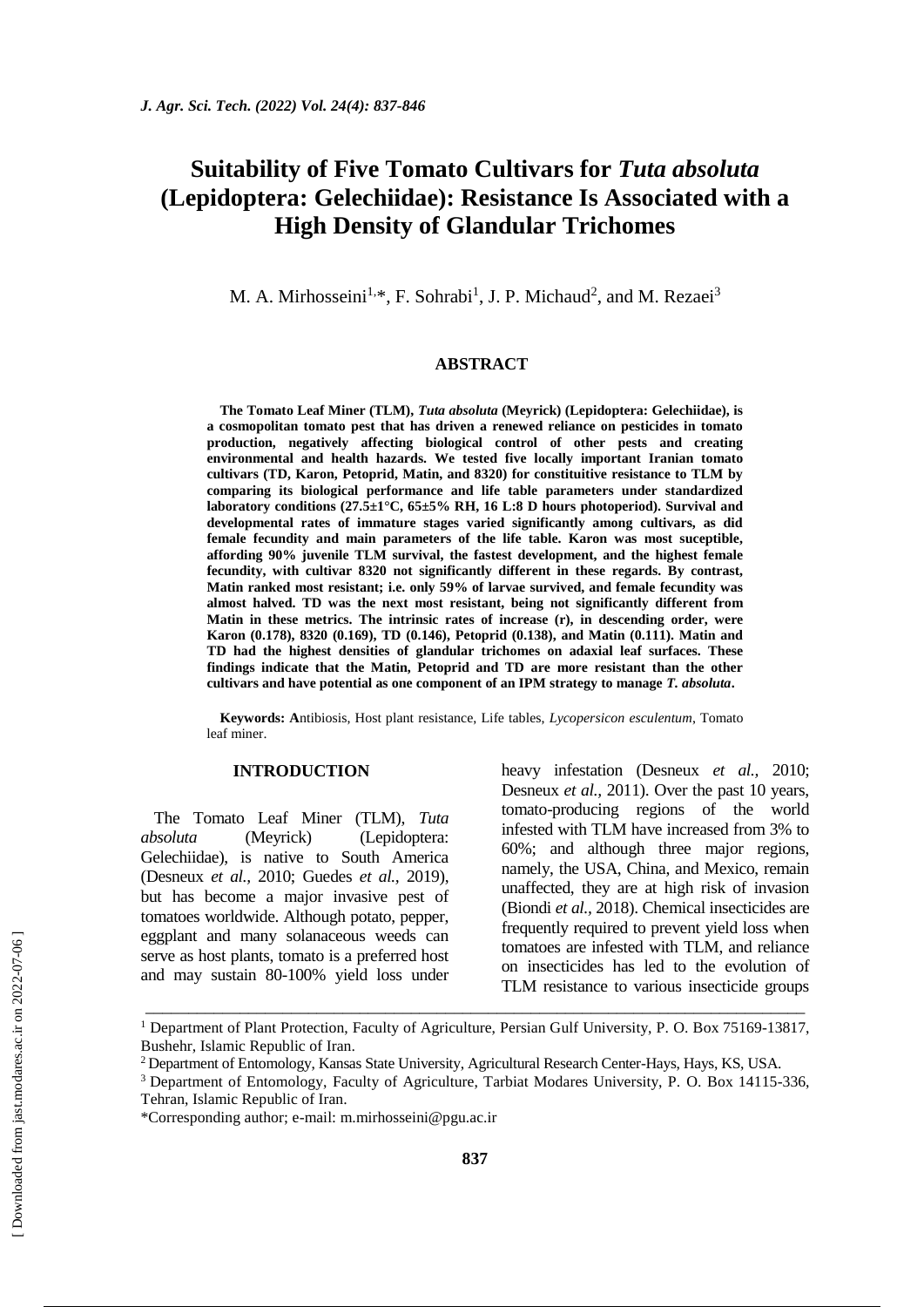

(Roditakis *et al.,* 2018; Guedes *et al.,* 2019). Environmental pollution, non-target effects on natural enemies, and the emergence of secondary pests are among the various undesirable side effects of reliance on chemical pesticides. Identification of resistant cultivars, with antibiotic traits toward TLM, could contribute to an ecologically-based pest management program that would be compatible with biological control, while simultaneously reducing reliance on harmful insecticides.

Herbivorous insects face various plant defense mechanisms when they consume plant tissues to obtain essential nutrients, and manipulation of host plant resistance traits can be an important component of an integrated pest management strategy (Price, 1986; Schoonhoven *et al.,* 2005). The population growth of *T. absoluta* has been compared among tomato cultivars and other solanaceous plants in order to identify TLM-resistant traits in cultivars suited to particular localities (Gharekhani and Salek-Ebrahimi, 2014; Ghaderi *et al.,* 2017; Rostami *et al.,* 2017; Younes *et al.,* 2019). Resistance to TLM may be due to antibiotic traits that are constitutively expressed in the uninfested plant, or by physiological responses induced by TLMinfestation (Han *et al.,* 2019). The glandular trichomes of tomato plants not only cause a physical barrier against pest but also produce specific defensive compounds that can provide some resistance to TLM via antibiotic effects on oviposition, larval development, and immature survival (Sohrabi *et al.,* 2016, 2017). In certain tomato cultivars, TLM infestation can elicit the production and release of herbivore-induced plant volatiles that attract TLM natural enemies such as predatory mirid bugs (De Backer *et al.,* 2015; Naselli *et al.,* 2017). Thus, identification of constitutive TLM-resistance traits, fortuitously present in a selection of commercially important local cultivars, can be a valuable preliminary step in developing an integrated program for TLM management.

Life tables summarize population demographic parameters and can be useful for quantitative assessment of interactions

between herbivorous arthropods and their host plants (Maia *et al.,* 2014). We constructed life tables for TLM when reared on five commercial Iranian tomato cultivars (TD, Karon, Petoprid, Matin and 8320), selected because they are the most commonly grown cultivars in Bushehr Province, Iran. We hypothesized that cultivars would vary in their suitability for TLM immature survival, development, and population growth. The objective was to characterize variation in susceptibility to TLM and identify potential resistance traits that might be usefully exploited in an integrated pest management strategy for *T. absoluta* in Bushehr Province.

# **MATERIALS AND METHODS**

# **Host Plants**

Seeds of five common tomato cultivars (TD, Karon, Petoprid, Matin and 8320) were planted in seedling trays  $(30\times60$  cm) containing peat moss and perlite in greenhouse under controlled environmental conditions (25±3ºC, 55±10% RH and 16 L:8 D hours photoperiod). Upon expansion of the first true leaves, seedlings were transplanted into plastic pots (30 cm diam) containing a sandy loam soil without any fertilizer. Initially 60 tomato pots were prepared for each cultivar and they were charged during the experiment if necessary. Leaves of tomato cultivars were used in the experiments, four weeks after transfer to the plastic pots.

#### **Insect Colony**

About 200 pairs of TLM adults were collected from tomato fields in the Borazjan region of Iran (GPS coordinates 29° 13′ 14″ N, 51° 14′ 32″ E) in November, 2019. The insects were held in metal-framed cages  $(120\times100\times80$  cm) covered with fine gauze, 15-20 pairs of insects per cage, in a climatecontrolled greenhouse set to 25±3°C,

 [\[ Downloaded from jast.modares.ac.ir on 2](https://jast.modares.ac.ir/article-23-50838-en.html)022-07-06 ] Downloaded from jast.modares.ac.ir on 2022-07-06]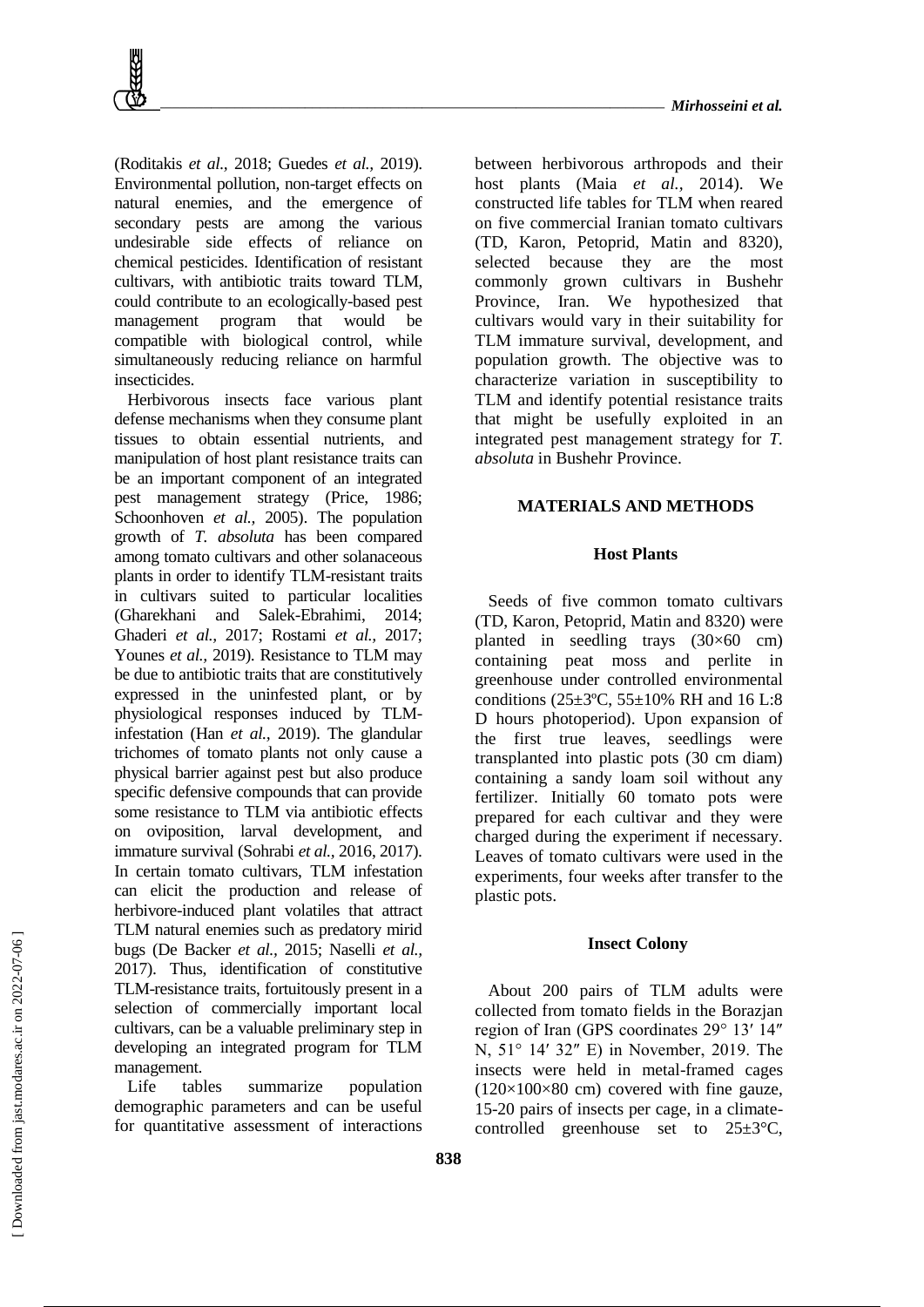55±10% RH and a 16 L:8 D hour photoperiod. To remove the effects of previous host, separate colonies of TLM were established in two cages for each of the five cultivars and reared for two generations before use in experiments.

## **Life Table Experiments**

Twenty TLM adult pairs  $(< 5$  days-old) were transferred to each of five ventilated plastic boxes (30×20×15 cm). Each box contained 10 excised young shoots (≈20 cm) of tomato for oviposition, their turgor maintained by balls of wet cotton on the cut ends. After 24 hours, adults were removed and boxes were placed in a climate-controlled growth chamber set to 27.5 $\pm$ 1°C, 65 $\pm$ 5% RH and a a 16 L:8 D hour photoperiod. To determine the incubation period, 70 eggs of TLM were selected at random and monitored daily. Upon hatching, first instar larvae were each isolated in a small ventilated plastic box  $(10\times7\times5$  cm) with a fresh leaf of related tomato cultivars. Leaf petioles were placed in a wet ball of cotton and fresh leaves were provided every other day. Larvae were observed daily for survival until they emerged as adults. To measure reproduction, pairs of emerged adults, each reared on the same cultivar, were established in small ventilated plastic boxes  $(10\times7\times5$  cm) containing leaves of the same tomato cultivar, plus a cotton ball soaked in a 10% honey solution. All insects were checked daily and the number of eggs laid, oviposition period, and adult longevity was recorded for each female until she died. The data obtained were used to calculate life table parameters including net Reproductive rate  $(R_0)$ , intrinsic rate of increase  $(r_m)$ , finite rate of increase  $(\lambda)$ , mean generation Time (T) and population Doubling Time (DT) based on the formulae of Carey (2001).

## **Assay of Leaf Trichome Density**

We counted the density of type VI glandular trichome on the leaf surface of each tomato cultivar (Bergau *et al.*, 2015; Sohrabi *et al.,* 2016, 2017), using five fully expanded leaves cut from the upper third of five tomato plants of each cultivar. The terminal leaflet was separated and its trichomes were counted on each of three one-cm<sup>2</sup> squares on both the adaxial and abaxial surfaces using a stereomicroscope (40X).

# **Statistical Analyses**

Homogeneity of variance and normal distribution of data were confirmed using Levene's and Kolmogorov-Smirnov tests, respectively. All development and population growth parameters were subjected to one-way analysis of variance and means were separated using Foisger's LSD test when samples sizes were equal, and Bonferroni test when they were not (*α*= 0.05 in both cases) (SPSS, 2011). Pseudovalues of the life table parameters were estimated by the Jackknife method (Maia *et al.,* 2014) using *R* software (R CoreTeam, 2017).

## **RESULTS**

#### **Life History**

Immature survival was highest on Karon and cultivar 8320, and lowest on Matin, with other cultivars intermediate (Chi-square,  $\alpha$ = 0.05, Figure 1). The duration of various immature stages and total development time varied with tomato cultivar (Table 1). Development was fastest on Karon and slowest on Matin, with other cultivars intermediate. The preoviposition period was unaffected by cultivar ( $\overline{F}$ = 1.69; df= 4,158;  $P= 0.158$ , and means did not separate, although the oviposition period did show significant variation (Bonferroni test,  $\alpha$ = 0.05). The fecundity varied among cultivars (F= 6.53; df= 4,109; P< 0.001) and was highest on Karon and cv. 8320, and lowest on TD and Matin, with Petoprid being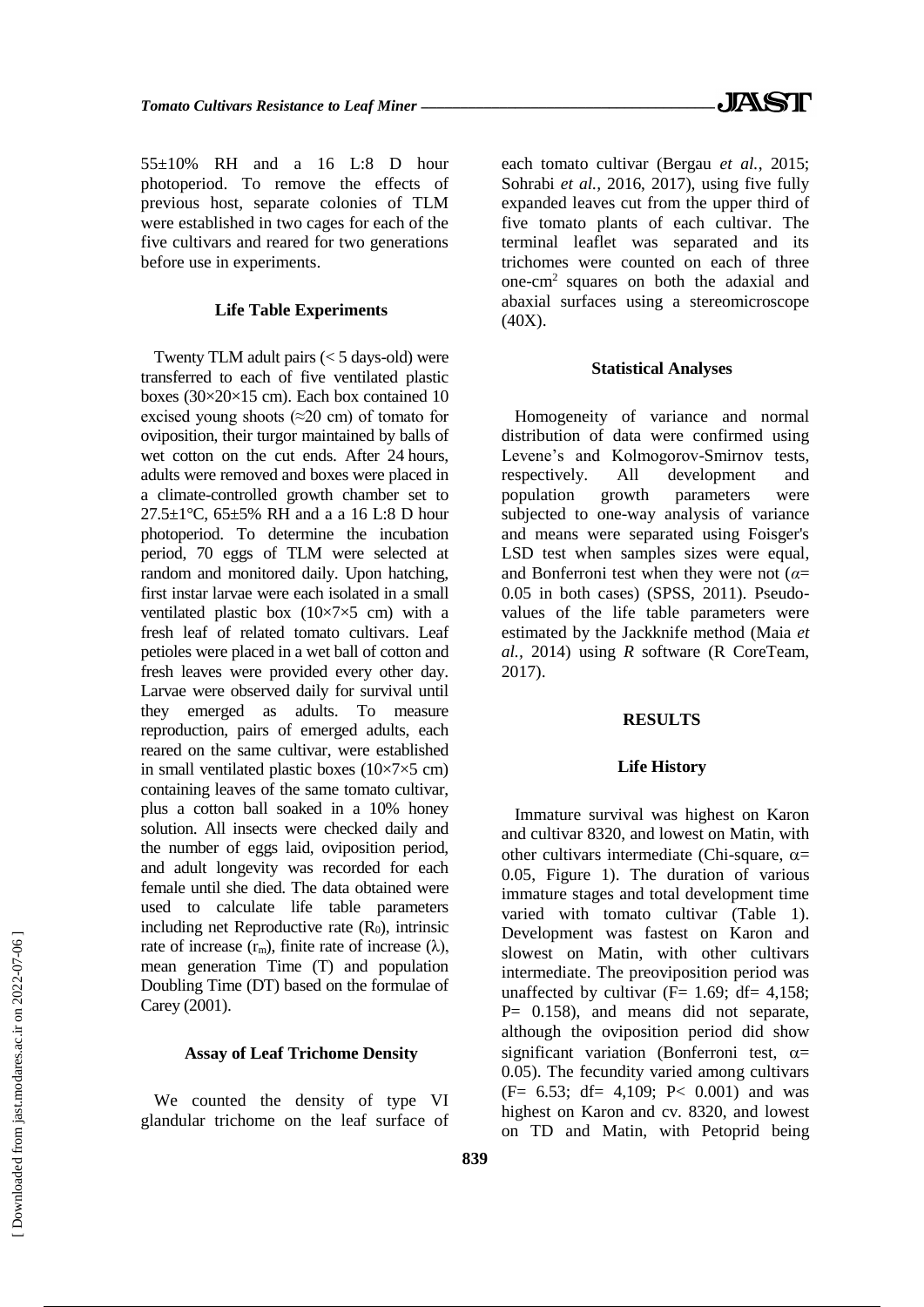| Cultivar       | Egg              | Larva             | Pupa               | <b>Total DT</b>    | <b>POP</b>       | <b>OP</b>        |
|----------------|------------------|-------------------|--------------------|--------------------|------------------|------------------|
| TD             | $4.0 \pm 0.02$ a | $8.4 \pm 0.12$ c  | $7.8 \pm 0.18$ a   | $20.3 \pm 0.18$ b  | $1.0 \pm 0.18$ a | $6.7 \pm 0.40$ a |
| Karon          | $2.5 \pm 0.06$ c | $9.0 \pm 0.17$ bc | $7.3 \pm 0.18$ abc | $18.9 \pm 0.28$ c  | $0.9 \pm 0.18$ a | $9.4 \pm 0.84$ a |
| Petoprid       | $3.6 \pm 0.49$ b | $9.7 \pm 0.24$ ab | $7.1 \pm 0.16$ bc  | $20.5 \pm 0.26$ b  | $1.5 \pm 0.36$ a | $7.5 \pm 0.75$ a |
| Matin          | $3.9 \pm 0.32$ a | $10.2 \pm 0.22$ a | $7.6 \pm 0.22$ ab  | $21.6 \pm 0.31$ a  | $1.8 \pm 0.72$ a | $6.8 \pm 0.90$ a |
| 8320           | $3.4 \pm 0.50$ b | $9.3 \pm 0.13$ b  | $6.9 \pm 0.16$ c   | $19.6 \pm 0.24$ bc | $0.8 \pm 0.15$ a | $8.9 \pm 0.83$ a |
| $\overline{F}$ | 126.46           | 13.90             | 4.53               | 15.01              | 1.688            | 2.610            |
| df             | 4.345            | 4.286             | 4,251              | 4.251              | 4,109            | 4,109            |
| $\overline{P}$ | < 0.001          | < 0.001           | 0.002              | < 0.001            | 0.158            | 0.039            |

**Table 1.** Mean (±SE) duration (in days) of immature stages, preoviposition and oviposition periods of *Tuta absoluta* when reared on five tomato cultivars.*<sup>a</sup>*

*a* Means bearing the same letter are not significantly different within columns (Bonferroni,  $\alpha = 0.05$ ). Total DT= Totl Development Time; POP= Pre-Oviposition Period, and OP= Oviposition Period.



**Figure 1.** Juvenile survival of *Tuta absoluta* when reared on five different tomato cultivars. Columns bearing different letters are significantly different (Chi-square,  $\alpha$  = 0.05).

intermediate (Figure 2). Female longevity was significantly shorter on TD  $(10.6\pm0.5$ days), with other cultivars not significantly different from one another (Overall mean= 12.80.5 days; *F*= 2.75; df= 4,109; *P*= 0.032).

## **Life Table Parameters**

*Tuta absoluta* age-specific survival rates  $(l_x)$  and fecundities  $(m_x)$  were plotted for each cultivar; and revealed high mortality for early instar larvae on Petoprid and Matin (Figure 3). Oviposition peaked about one day post-emergence on all cultivars and peaks were highest on Karon and 8320, and lowest on Matin. Steep drops in female survival occurred on all cultivars beginning about five days post-emergence. There was also a notable drop in female life expectancy on Matin shortly after emergence (Figure 4).

All demographic population parameters were significantly affected by tomato cultivar (Table 2). The results for net Reproductive rates  $(R_0)$ , in descending order, were on Karon, 8320, TD, Petoprid, and Matin cultivars, respectively; the same order held for values of intrinsic rate of increase (*r*) and finite rate of increase (*λ*). The reverse order held for Generation Time (GT) and population Doubling Time (DT) values; i.e. Matin, Petoprid, TD, 8320 and Karon, confirming Karon and Matin to be the most and the least suitable cultivars for TLM, respectively.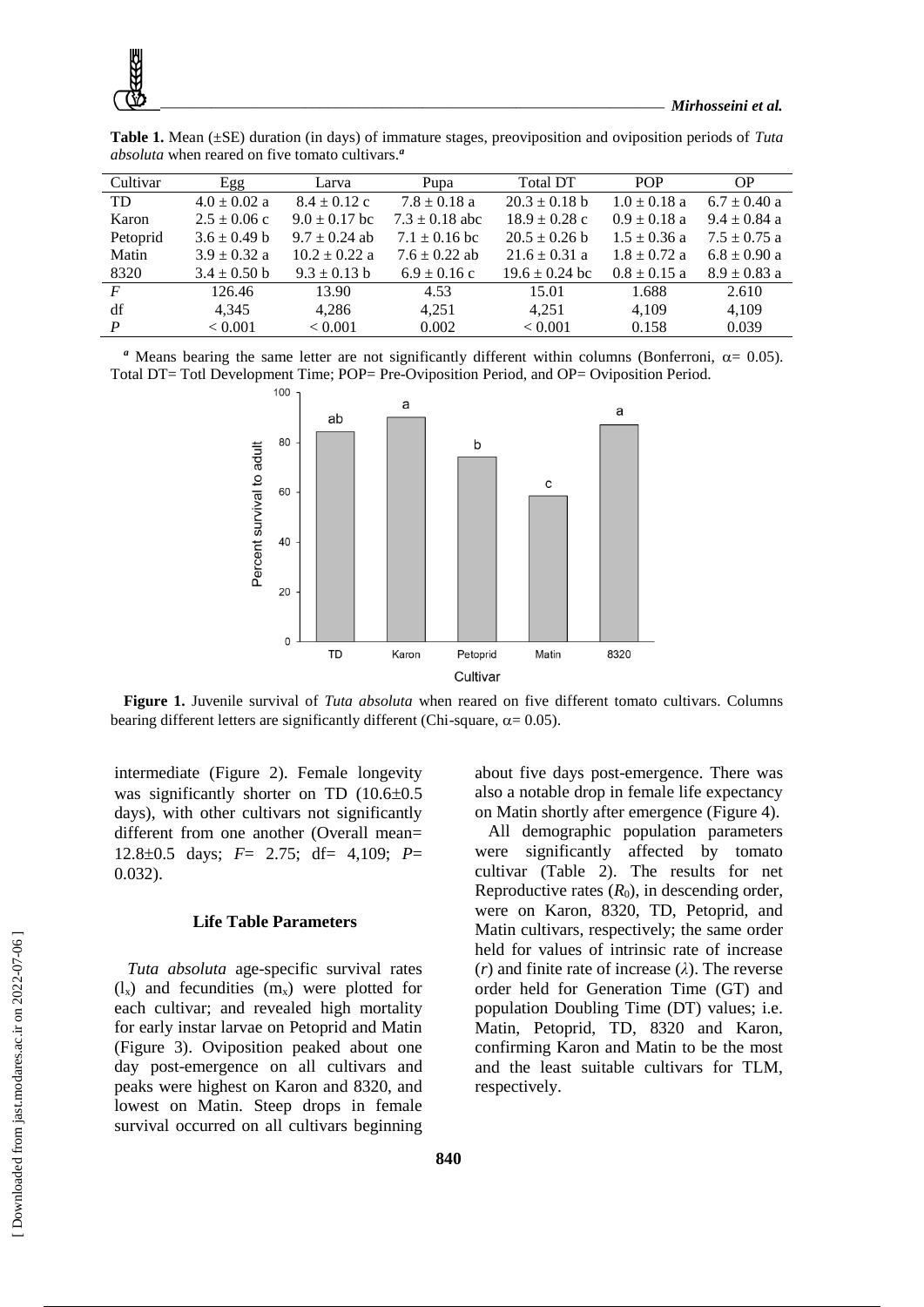**Table 2.** Mean (± SE) demographic growth parameters of *Tuta absoluta* reared on five tomato cultivars.*<sup>a</sup>*

<sup>*a*</sup> Means bearing the same letter are not significantly different within columns (Bonferroni,  $\alpha$ = 0.05). GT= Generation Time, and DT= Doubling Time.

8320 (27)  $59.64 \pm 0.21$  b  $0.169 \pm 0.0001$  b  $1.184 \pm 0.0002$  b  $24.2 \pm 0.02$  d  $4.1 \pm 0.00$  d *F* 6918.79 14019.41 14145.17 7319.09 10127.25 df 4,113 4,113 4,113 4,113 4,113 4,113 *P*  $< 0.001$   $< 0.001$   $< 0.001$   $< 0.001$   $< 0.001$   $< 0.001$ 



**Figure 2.** Mean (+SE) lifetime fecundity of female *Tuta absoluta* when reared on five different tomato cultivars. Columns bearing different letters are significantly different (ANOVA followed by Bonferroni,  $\alpha$ = 0.05).

#### **Leaf Trichomes**

There were significant differences among tomato cultivars in the numbers of type VI glandular trichomes per  $cm<sup>2</sup>$  on both adaxial (F= 12.44; df= 4,10; P= 0.001) and abaxial  $(F= 6.25; df= 4.10; P= 0.009)$  leaf surfaces (Figure 5). Cultivar Matin had the highest density of trichomes on both adaxial and abaxial leaf surfaces, with TD expressing similarly high numbers on adaxial surfaces only. Other cultivars did not differ significantly from one another in trichome densities.

#### **DISCUSSION**

The present study revealed that these five Iranian tomato cultivars varied significantly in their suitability for *T. absoluta*, as reflected in the observed life history and demographic parameters of the pest. Other studies have found considerable variation in TLM life history across tomato cultivars (Gharekhani and Salek-Ebrahimi, 2014; Ghaderi *et al.,* 2017; Rostami *et al.,* 2017). But, differences in the tomato cultivars, source of initial population of the pest and temperature conditions employed  $(25.5-27.5^{\circ}C)$ , and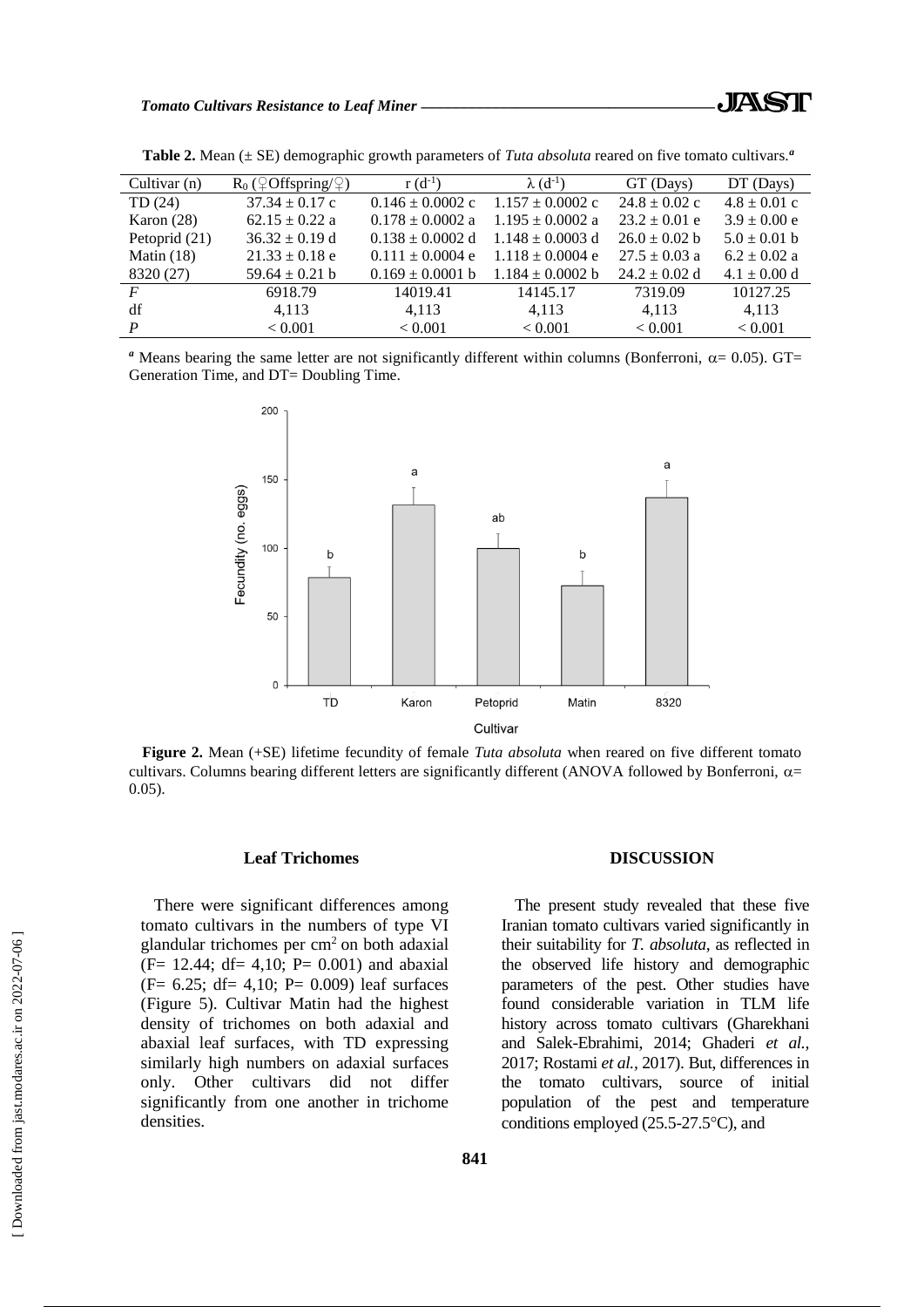

**Figure 3.** Age-specific survival rates  $(l_x)$  and fecundities  $(m_x)$  of *Tuta absoluta* when reared on five different tomato cultivars.

possible effects of different growing conditions make it difficult for direct comparison of life table parameters among studies. Also, both Ghaderi *et al.* (2017) and Rostami *et al.* (2017) used two-sex life tables (Chi, 1988), which can lead to different outcomes from a female-only approach if there is an unequal sex ratio (Fathipour and Maleknia, 2016). However, both TD and

Matin maintained lifetime fecundity well below 100, and *r*-values low enough to compare favorably with the variety 'Cluse', which Gharekhani and Salek-Ebrahimi (2014) categorized as an "unsuitable" host for TLM. Similarly, Ghaderi *et al.* (2017) compared seven tomato cultivars, with none yielding fecundity below 100, although two varieties yielded *r-*values slightly lower than Matin in our study, and were categorized as "resistant" by the authors. However, these two were tested at a lower temperature, which would be expected to lower reproductive rate and enhance longevity. In contrast, Rostami *et al.* (2017) found no significant differences in primary life table parameters among the three cultivars they tested. We conclude that both TD and Matin can be considered moderately resistant to TLM.

Differences in TLM suitability among tomato cultivars can result from differences in morphological, physiological, and nutritional traits. Juvenile TLM mortality was highest on Matin, with most mortality occurring in the larval period, and this cultivar, along with TD, also had the highest densities of type VI glandular trichomes on its leaves. These trichomes could physically impede penetration of the leaves by first instar larvae and are known to contain tomato metabolites with anti-herbivore properties (Bergau *et al.,* 2015), primarily methyl-ketones, sesquiterpines, and acyl sugars (Han *et al.,* 2019). For example, Sohrabi *et al.* (2017) reported lower TLM damage on tomato cultivars with more type VI trichomes, which appear to provide a constituitive form of plant defense against folivores such as TLM. Bleeker *et al.* (2012) introduced the biosynthetic pathway of 7 epizingiberene, a sesquiterpene, from a wild relative into cultivated tomato and demonstrated substantially increased resistance to whiteflies and spider mites, largely as a result of greatly reduced fecundity. In case of the influence of tomato nutrient contents on herbivore development, Coqueret *et al.* (2017) revealed that reducing nitrogen content can cause slow TLM larval development. Similarly, Uesugi (2015)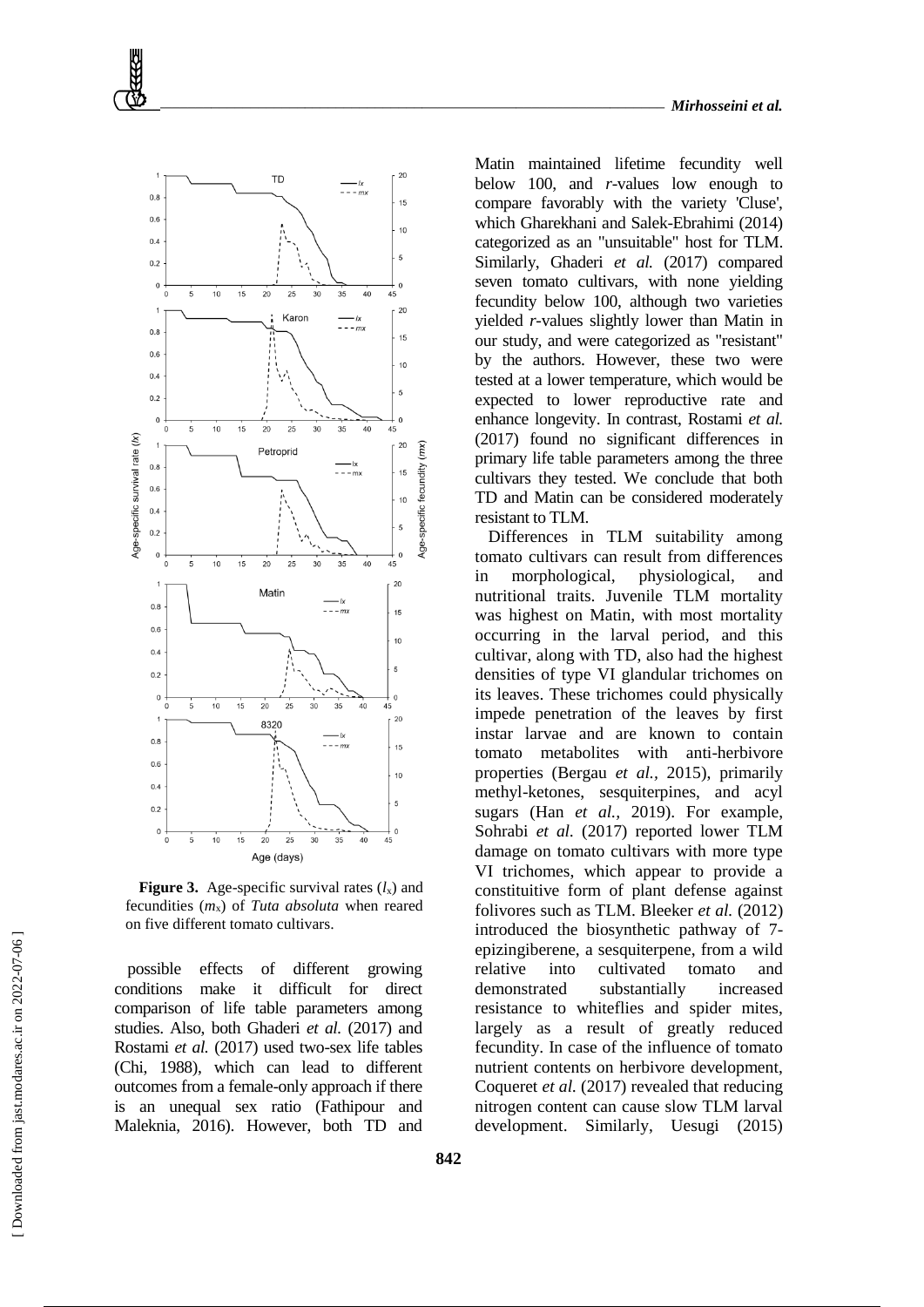

**Figure 4.** The age-specific life expectancy (*e*x) of *Tuta absoluta* on five tomato cultivars.



Figure 5. Mean (+SE) numbers of type VI glandular trichomes per unit area on the adaxial and abaxial leaf surfaces of five tomato cultivars. Columns bearing different letters are significantly different from others on the same surface (ANOVA followed by LSD test,  $\alpha$  = 0.05)

showed that host plant with low nitrogen content can increase larval development time and mortality of leafminer fly, *Amauromyza flavifrons* Meigen (Dip.: Agromyzidae).

On their own, the observed levels of host plant resistance expressed in cultivars Matin, Petoprid, and TD are unlikely to suffice for effective management of TLM in intensive tomato production facilties. However, they

could 'tip the balance' in favor of economically acceptable control when combined with other tactics that exploit either lower or higher trophic levels (Biondi *et al.,* 2018). For example, because leaf nitrogen content is a fundamental requirement for TLM growth and reproduction (Coqueret *et al.,* 2017), fertilization regimes are another variable that can be manipulated to limit TLM population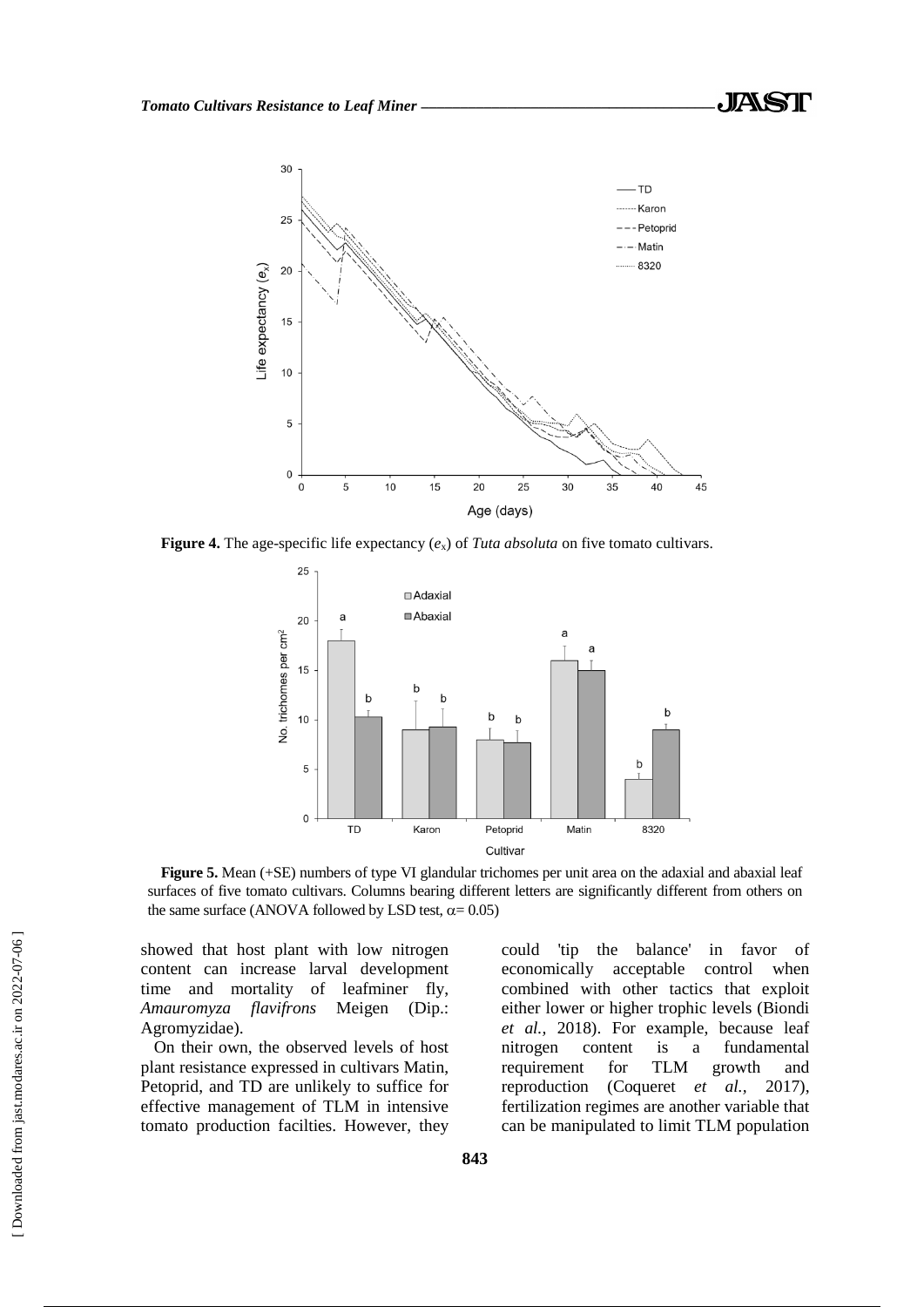growth while maintaining plant productivity (Han *et al.,* 2019). Zoophytophagous mirid bugs are commonly augmented as generalist predators in tomato greenhouses where they can contribute to the control of TLM and other pests simultaneously (Molla *et al.,* 2009; De Backer *et al.,* 2014), largely because they lack the aversion many other predators have toward the glandular trichomes of tomato (Bottega *et al.,* 2017). The feasibility of deploying egg parasitoids in combination with hemipteran predators against TLM has also been demonstrated (Mohammadpour *et al.,* 2020), and the possible effects of plant resistance traits on higher trophic level interactions such as intraguild predation are worthy of further exploration.

In conclusion, the 'bottom-up' effects of resistant cultivars are often the foundation of integrated management programs against pests. In the case of TLM, our findings indicate that Matin, Petoprid, and TD cultivars can limit its population growth due to some properties such as high density of type VI glandular trichomes on their leaves. Thus, they have potential as one component of an IPM strategy to manage *T. absoluta*, and can potentially help reduce insecticide use in tomato production.

## **ACKNOWLEDGEMENTS**

Financial and technical support for this research was provided by the Department of Plant Protection, Persian Gulf University, Bushehr, Iran.

#### **REFERENCES**

- 1. Bergau, N., Bennewitz, S., Syrowatka, F., Hause, G. and Tissier, A. 2015. The Development of Type VI Glandular Trichomes in the Cultivated Tomato *Solanum lycopersicum* and a Related Wild Species *S. habrochaites*. *BMC Plant Biol.,* **289.**
- 2. Biondi, A., Guedes, R. N. C., Wan, F. H. and Desneux, N. 2018. Ecology, Worldwide

Spread, and Management of the Invasive South American Tomato Pinworm, *Tuta absoluta*: Past, Present, and Future. *Annu. Rev. Entomol.,* **63:** 239–258.

- 3. Bleeker, P. M., Mirabella, R., Diergaarde, P. J., van Doorn, A., Tissier, A., Kant, M. R., Prins, M., de Vos, M., Haring, M. A. and Schuurink, R. C. 2012. Improved Herbivore Resistance in Cultivated Tomato with the Sesquiterpene Biosynthetic Pathway from a Wild Relative. *PNAS USA*, **109:** 20124– 20129.
- 4. Bottega, D. B., de Souza, B. H. S., Rodrigues, N. E. L., Eduardo, W. I., Barbosa, J. C. and Boica Junior, A. L. 2017. Resistant and Susceptible Tomato Genotypes Have Direct and Indirect Effects on *Podisus nigrispinus* Preying on *Tuta absoluta* larvae. *Biol. Control,* **106:** 27–34.
- 5. Carey, J. R. 2001. Insect Biodemography. *Annu. Rev. Entomol.*, **46:** 79–110.
- 6. Chi, H. 1988. Life-Table Analysis Incorporating Both Sexes and Variable Development Rates among Individuals. *Environ. Entomol.,* **17:** 26–34.
- 7. Coqueret, V., Le Bot, J., Larbat, R., Desneux, N., Robin, C. and Adamowicz, S. 2017. Nitrogen Nutrition of Tomato Plant Alters Leafminer Dietary Intake Dynamics. *J. Insect Physiol.,* **99:** 130–138.
- 8. De Backer, L., Megido, R. C., Fauconnier, M. L., Brostaux, Y., Francis, F. and Verheggen, F. J. 2015. *Tuta absoluta*-Induced Plant Volatiles: Attractiveness towards the Generalist Predator *Macrolophus pygmaeus*. *Arthropod Plant Interact.,* **9:** 465–476.
- 9. De Backer, L., Megido, R. C., Haubruge, E. and Verheggen, F. J. 2014. *Macrolophus pygmaeus* (Rambur) as an Efficient Predator of the Tomato Leafminer *Tuta absoluta* (Meyrick) in Europe: A Review. Biotechnol. *Agron*. *Soc. Environ.,* **18:** 536–543.
- 10. Desneux, N., Wajnberg, E., Wyckhuys, K. A. G., Burgio, G., Arpaia, S., Narvaez-Vasquez, C. A., Gonzalez-Cabrera, J., Ruescas, D. C., Tabone, E., Frandon, J., Pizzol, J., Poncet, C., Cabello, T. and Urbaneja, A. 2010. Biological Invasion of European Tomato Crops by *Tuta absoluta*: Ecology, Geographic Expansion and Prospects for Biological Control. *J. Pest Sci.*, **83:** 197–215.
- 11. Desneux, N., Luna, M. G., Guillemaud, T. and Urbaneja, A. 2011. The Invasive South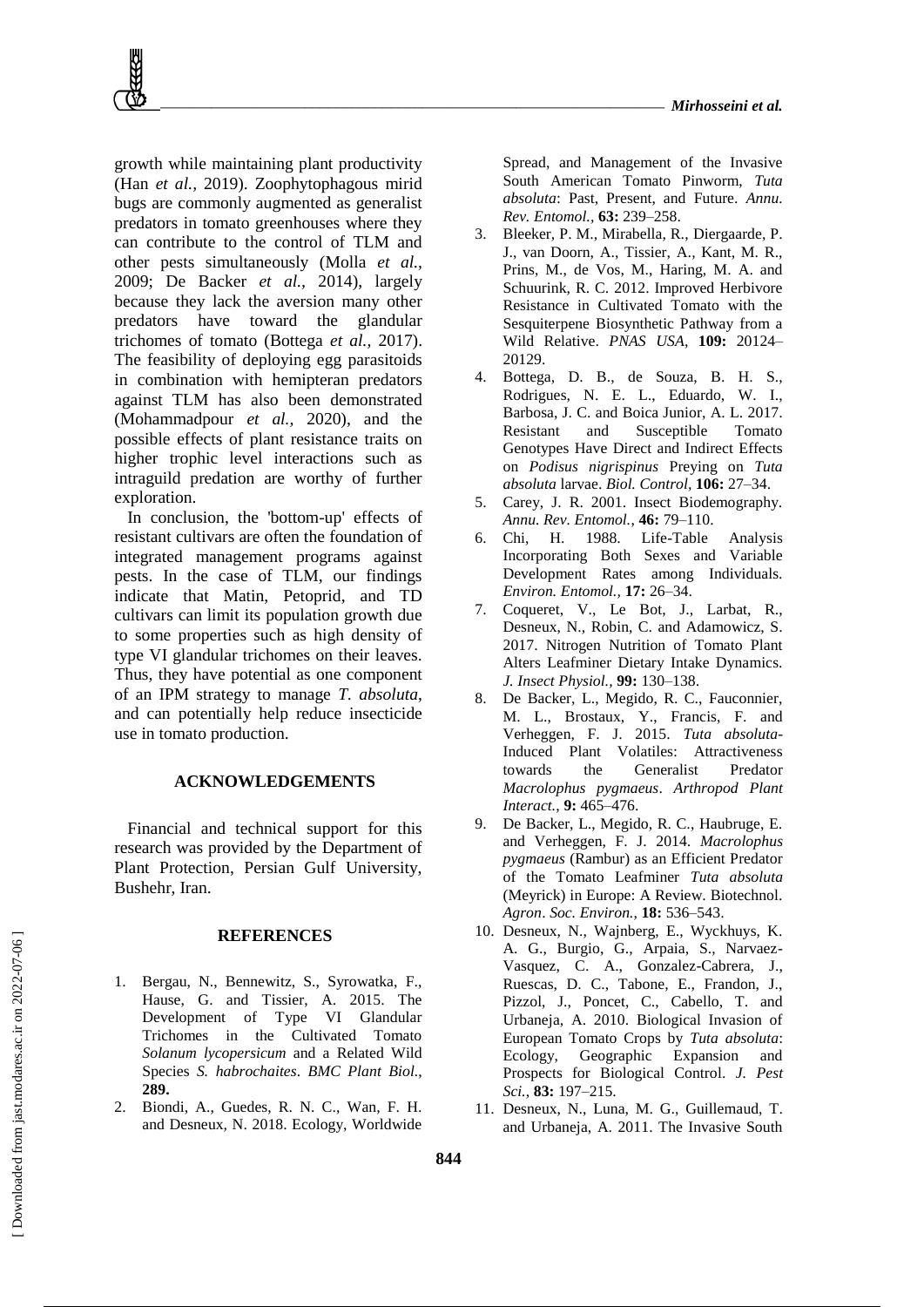American Tomato Pinworm, *Tuta absoluta*, Continues to Spread in Afro-Eurasia and Beyond: The New Threat to Tomato World Production. *J. Pest Sci.,* **84:** 403–408.

- 12. Fathipour, Y. and Maleknia, B. 2016. Mite Predators. In: "Ecofriendly *Pest Management for Food Security*", (Ed.): Omkar. Elsevier, San Diego, USA, PP. 329– 366.
- 13. Ghaderi, S., Fathipour, Y. and Asgari, S. 2017. Susceptibility of Seven Selected Tomato Cultivars to *Tuta absoluta*  (Lepidoptera: Gelechiidae): Implications for Its Management. *J. Econ. Entomol.,* **110:** 421–442.
- 14. Gharekhani, G. H. and Salek-Ebrahimi, H. 2014. Life Table Parameters of *Tuta absoluta* (Lepidoptera: Gelechiidae) on Different Varieties of Tomato. *J. Econ. Entomol.*, **107:** 1765–1770.
- 15. Guedes, R. N. C., Roditakis, E., Campos, M. R., Haddi, K., Bielza, P., Siqueira, H. A. A., Tsagkarakou, A., Vontas, J. and Nauen, R. 2019. Insecticide Resistance in the Tomato Pinworm *Tuta absoluta*: Patterns, Spread, Mechanisms, Management and Outlook. *J. Pest Sci.,* **92:** 1329–1342.
- 16. Han, P., Desneux, N., Becker, C., Larbat, R., Le Bot, J., Adamowicz, S., Zhang, J. and Lavoir, A. V. 2019. Bottom-up Effects of Irrigation, Fertilization and Plant Resistance on *Tuta absoluta*: Implications for Integrated Pest Management. *J. Pest Sci.,* **92:** 1359– 1370.
- 17. Maia, A. D. H. N., Pazianotto, R. A. D. A., Luiz, A. J. B., Marinho-Prado, J. S. and Pervez, A. 2014. Inference on Arthropod Demographic Parameters: Computational Advances Using R. *J. Econ. Entomol.,* **107:** 432–439.
- 18. Mohammadpour, M., Hosseini, M., Michaud, J. P., Karimi, J. and Hosseininaveh, V. 2020. The Life History of *Nabis pseudoferus* Feeding on *Tuta absoluta* Eggs is Mediated by Egg Age and Parasitism Status. *Biol. Control,* **151:** 104401.
- 19. Molla, O., Monton, H., Vanaclocha, P., Beitia, F. and Urbaneja, A. 2009. Predation by the Mirids *Nesidiocoris tenuis* and *Macrolophus pygmaeus* on the Tomato Borer *Tuta absoluta*. *IOBC/WPRS Bull.,* **49:** 209–214.
- 20. Naselli, M., Zappala, L., Gugliuzzo, A., Garzia, G. T., Biondi, A., Rapisarda, C.,

Cincotta, F., Condurso, C., Verzera, A. and Siscaro, G. 2017. Olfactory Response of the Zoophytophagous Mirid *Nesidiocoris tenuis* to Tomato and Alternative Host Plants. *Arthropod Plant Interact.***, 11:** 121–131.

- 21. Price, P. W. 1986. Ecological Aspects of Host Plant Resistance and Biological Control: Interactions among Tritrophic Levels. In: "*Interactions of Plant Resistance and Parasitoids and Predators of Insects*", (Eds.): Boetheland, D. J. and Eikenbary, R. D., Ellis Horwood, Chichester, UK, PP. 11- 30.
- 22. R CoreTeam, 2017. *R: A Language and Environment for Statistical Computing*. R Foundation for Statistical Computing, Vienna, Austria.
- 23. Roditakis, E., Vasakis, E., Garcia-Vidal, L., Martinez-Aguirre, M. R., Rison, J. L., Haxaire-Lutun, M. O., Nauen, R., Tsagkarakou, A. and Bielza, P. 2018. A Four-Year Survey on Insecticide Resistance and Likelihood of Chemical Control Failure for Tomato Leaf Miner *Tuta absoluta* in the European/Asian Region. *J. Pest Sci.,* **91:** 421–435.
- 24. Rostami, E., Madadi, H., Abbasipour, H., Allahyari, H. and Cuthbertson, A. G. S. 2017. Life Table Parameters of the Tomato Leaf Miner *Tuta absoluta* (Lepidoptera: Gelechiidae) on Different Tomato Cultivars. *J. Appl. Entomol.,* **141:** 88–96.
- 25. Schoonhoven, L. M., van Loon, J. J. A. and Dicke, M. 2005. *Insect-Plant Biology.* Oxford, Oxford University Press, 448 PP.
- 26. Sohrabi, F., Nooryazdan, H., Gharati, B. and Saeidi, Z. 2016. Evaluation of Ten Tomato Cultivars for Resistance against Tomato Leaf Miner, *Tuta absoluta* (Meyrick) (Lepidoptera: Gelechiidae) under Field Infestation Conditions. *Entomol. Gen.,* **36:** 163–175.
- 27. Sohrabi, F., Nooryazdan, H., Gharati, B. and Saeidi, Z. 2017. Plant Resistance to the moth *Tuta absoluta* (Meyrick) (Lepidoptera: Gelechiidae) in Tomato Cultivars. *Neotrop. Entomol.,* **46:** 203–209.
- 28. SPSS. 2011. IBM SPSS Software Statistics for Windows, Version 20.0. IBM Corp, New York, NY.
- 29. Uesugi, A. 2015. The Slow-Growth High-Mortality Hypothesis: Direct Experimental Support in a Leafmining Fly. *Ecol. Entomol.*, **40:** 221-228.